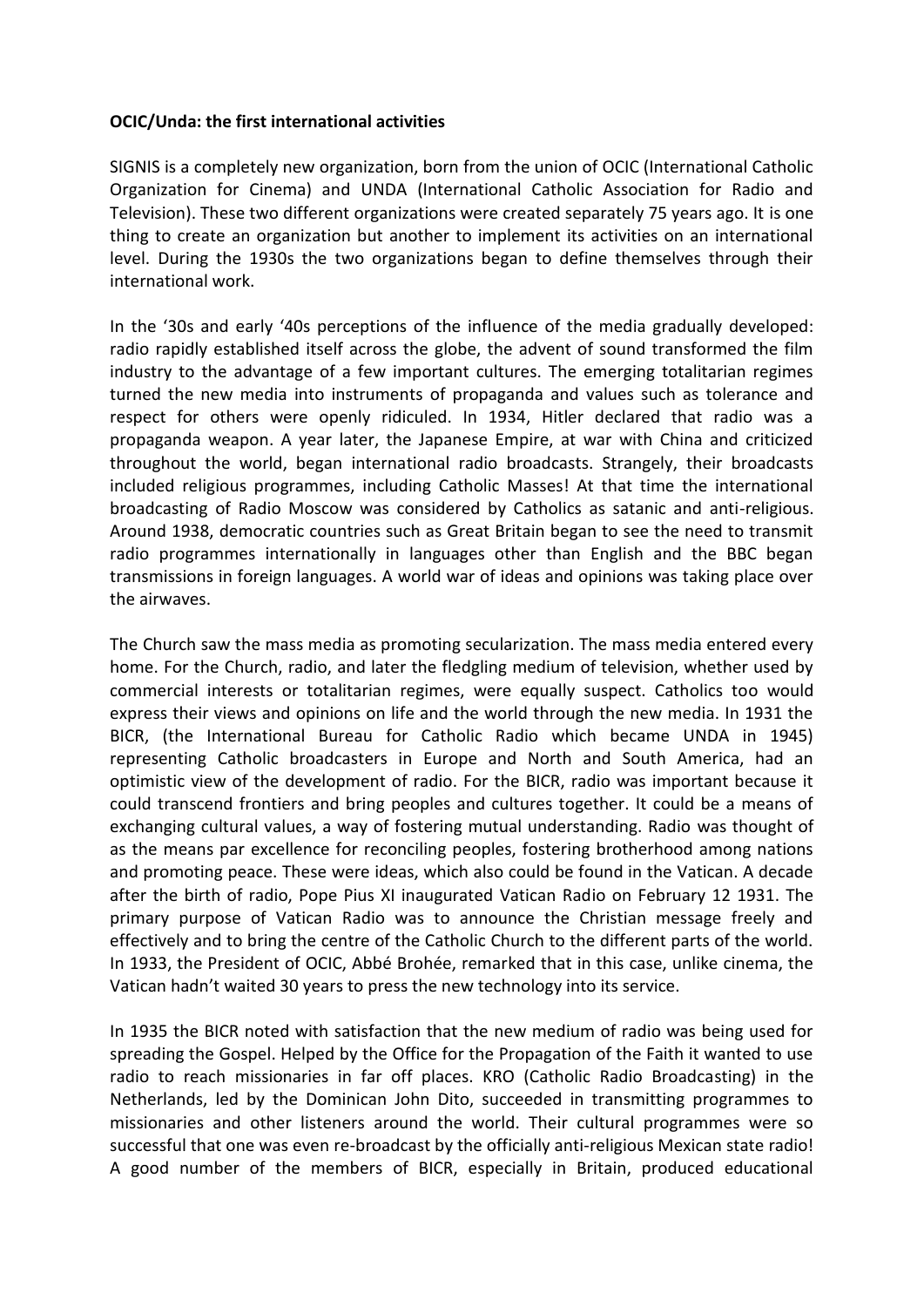programmes. In the United States the talks and sermons broadcast by private Catholic radio stations (they were supported by the National Council of Catholic Men, affiliated to the National Catholic Welfare Conference were very popular. In Latin America, the Nuncio in Venezuela started the first religious broadcast on Radio Caracas in 1935. In the second half of the 1930s many Catholic radio stations were broadcasting (by means of relays) their religious programmes across continents (e.g. Radio Cooperativa Vitalizia in Chile) or, in the case of KRO, across the world. In 1936 the Pope suggested to BCIR that they should extend their activities to television as this would become both a normal and splendid field for Catholic lay action. BCIR changed their name this year to BCIRT to reflect the addition of television. A year later, in 1937, television made its debut for a broad public at the Paris International Exhibition. It was the International Exposition of Arts and Techniques Applied to Modern Life." International political events also had their impact on BCIRT. In 1938, its German President, Mgr Marschall was forced to resign because of pressure from the Nazi regime. Two years later the Germans occupied Holland and the new President of BCIRT, John Dito, had to flee to London where he opened a temporary office.

With the arrival of sound in the movies (the "talkies"), certain Catholics believed that the moment was right to gain some control over the film world. One means of doing so was to acquire rights in the new patents for sound films. In 1932 the Eidophone Company was established in the Netherlands and supported by OCIC in order to produce films in accordance to Christian morality. But because of insufficient capital and a lack of management expertise the venture collapsed. Another venture of OCIC to produce European fiction films in order to influence the international market also failed. The organization eventually came to realize that the best way of influencing both believers and non-believers to appreciate morally acceptable films was not by developing its own productions or distribution networks, but by educating the public. This approach meant an engagement with the development of film criticism. It was an approach that was also in line with that expressed in the Encyclical Vigilante Cura, which, while warning against the dangers of film, had also spoken of its qualities and advantages. Vigilante Cura encouraged OCIC to bring together professionals in each country to share experiences and to extend the work of national Catholic film organizations.

In 1937 the leaders of OCIC (the president abbé Brohée and the secretary general Jean Bernard) travelled to Central Europe to take stock of the situation. They noted that in most countries there was a Catholic film commission and that its information about films was published in newspapers. However, the start of the Second World War brought these efforts to an end. Proposed international congresses of OCIC in Vienna (1938) and Warsaw (1939) were made impossible by the Anschluss (the union of Austria and Germany) and the German invasion of Poland.

In spite of these difficulties, OCIC had won the recognition of the international professional world. In 1934 it officially participated in the international congress of educational cinema in Rome and that year the Vatican officially recognized the work of the organization. A good number of its critics were also members of the International Federation of the Film Press (FIPRESCI). Then in 1935 the German Film Office invited OCIC for its international cinema congress in Berlin, where the OCIC Secretary General met the German minister of propaganda, Goebbels. However, in May 1940 the Nazis took over the office of OCIC in